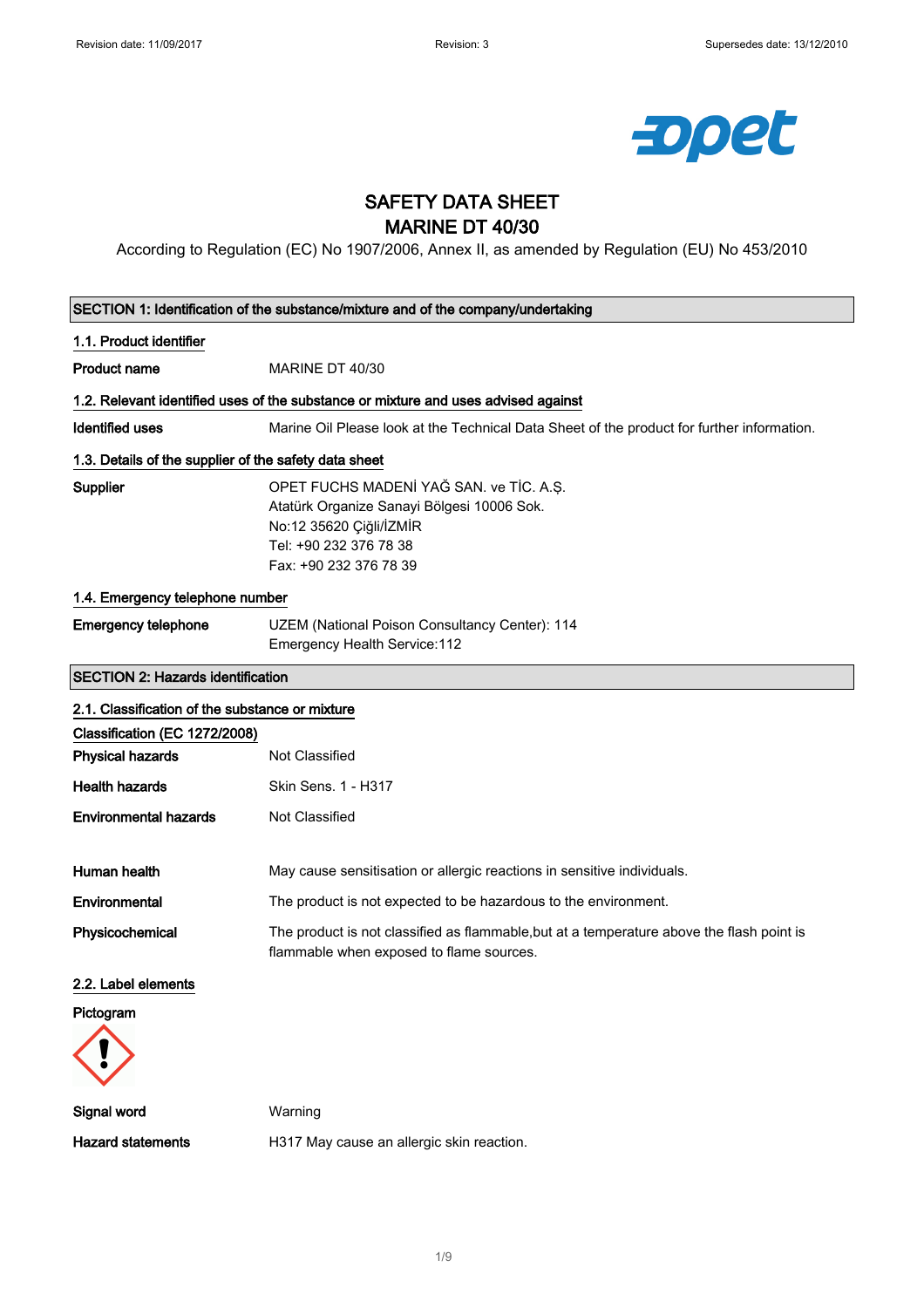1-5%

## MARINE DT 40/30

| <b>Precautionary statements</b> | P261 Avoid breathing vapour/ spray.<br>P272 Contaminated work clothing should not be allowed out of the workplace.<br>P280 Wear protective gloves/ protective clothing/ eye protection/ face protection.<br>P302+P352 IF ON SKIN: Wash with plenty of water.<br>P321 Specific treatment (see medical advice on this label).<br>P333+P313 If skin irritation or rash occurs: Get medical advice/ attention.<br>P362+P364 Take off contaminated clothing and wash it before reuse.<br>P501 Dispose of contents/ container in accordance with national regulations. |
|---------------------------------|------------------------------------------------------------------------------------------------------------------------------------------------------------------------------------------------------------------------------------------------------------------------------------------------------------------------------------------------------------------------------------------------------------------------------------------------------------------------------------------------------------------------------------------------------------------|
| Contains                        | Benzoic acid, hydroxy-, mono-C20-28-branched alkyl derivs., calcium salts (2:1)                                                                                                                                                                                                                                                                                                                                                                                                                                                                                  |

### 2.3. Other hazards

By handling of mineral oil products and chemical products no particular hazard is known when normal precautions (item 7) and personal protective equipment (item 8) are kept.

### SECTION 3: Composition/information on ingredients

### 3.2. Mixtures

# Benzoic acid, hydroxy-,mono-C20-28-branched alkyl derivs.,

calcium salts (2:1)

CAS number: 900185-23-1

### Classification

Skin Sens. 1 - H317 Aquatic Chronic 4 - H413

The full text for all hazard statements is displayed in Section 16.

Composition comments Note L: The product contain special performance additives and base oils which are considered to be severely refined and not considered to be carcinogenic. All of the base oils in the product have been demonstrated to contain less than 3% (w/w) dimethyl sulfoxide extract by the IP 346 test.

### SECTION 4: First aid measures

| 4.1. Description of first aid measures |                                                                                                                                                                                                                                                                                            |
|----------------------------------------|--------------------------------------------------------------------------------------------------------------------------------------------------------------------------------------------------------------------------------------------------------------------------------------------|
| General information                    | Get medical attention if any discomfort continues. Not expected to give rise to an acute<br>hazard under normal conditions of use.                                                                                                                                                         |
| Inhalation                             | Move affected person to fresh air at once. Rinse nose and mouth with water. Get medical<br>attention if any discomfort continues.                                                                                                                                                          |
| Ingestion                              | Rinse mouth thoroughly with water. Contact physician if larger quantity has been consumed.<br>Never give anything by mouth to an unconscious person. Do not induce vomiting.                                                                                                               |
| Skin contact                           | Remove contaminated clothing immediately and wash skin with soap and water. Continue to<br>rinse for at least 15 minutes. Get medical attention. Get medical attention if any discomfort<br>continues. Remove affected person from source of contamination. Wash clothing before<br>reuse. |
| Eye contact                            | Get medical attention if any discomfort continues. Do not rub eye. Remove any contact lenses<br>and open eyelids wide apart. Continue to rinse for at least 15 minutes. Continue to rinse for at<br>least 15 minutes.                                                                      |
|                                        | 4.2. Most important symptoms and effects, both acute and delayed                                                                                                                                                                                                                           |
| Inhalation                             | No specific symptoms known.                                                                                                                                                                                                                                                                |
| Ingestion                              | No specific symptoms known.                                                                                                                                                                                                                                                                |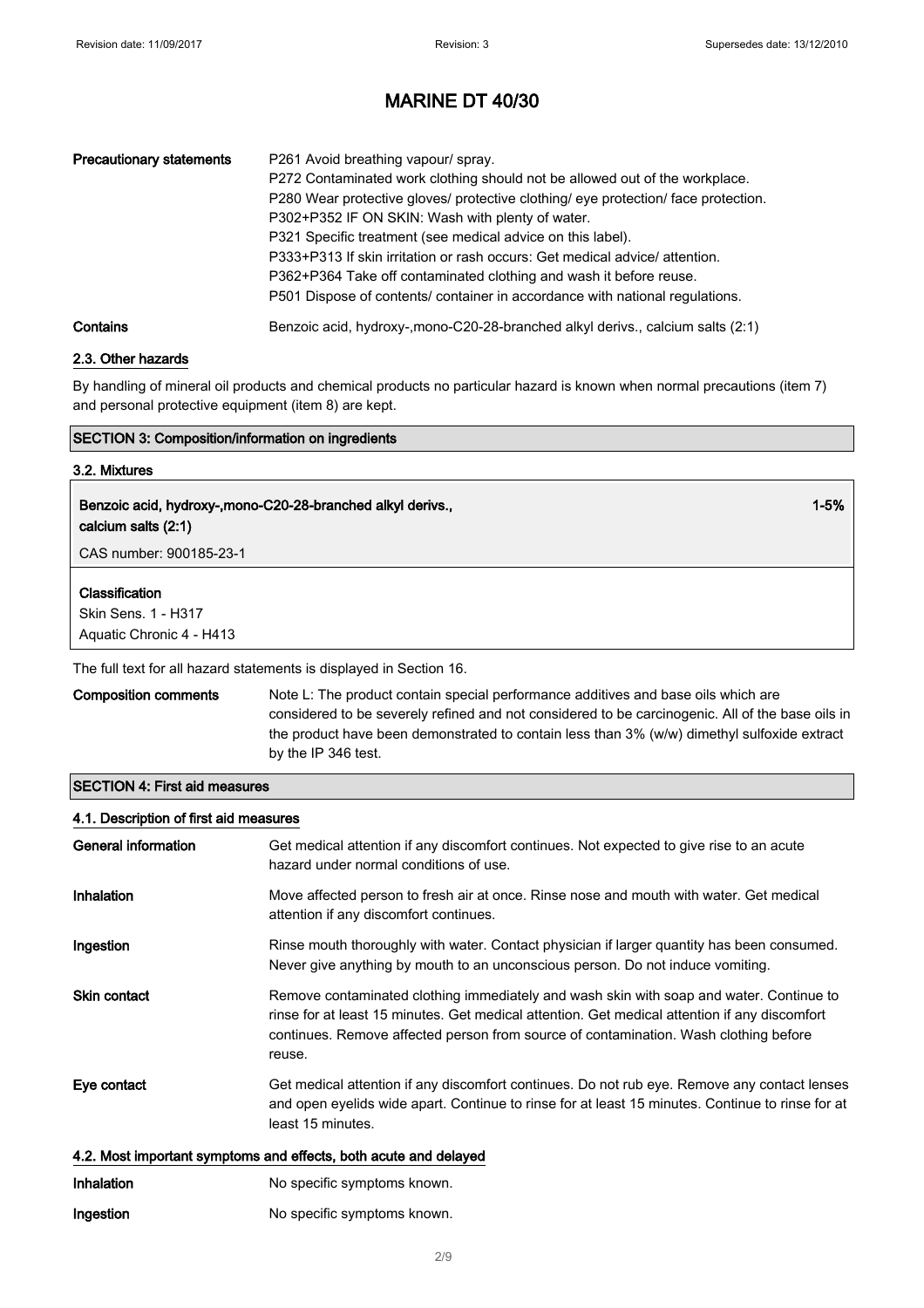| Skin contact                                                                                      | May cause an allergic skin reaction.                                                                                                                                                                                                                                                                                                                                                                                                                                               |
|---------------------------------------------------------------------------------------------------|------------------------------------------------------------------------------------------------------------------------------------------------------------------------------------------------------------------------------------------------------------------------------------------------------------------------------------------------------------------------------------------------------------------------------------------------------------------------------------|
| Eye contact                                                                                       | No specific symptoms known.                                                                                                                                                                                                                                                                                                                                                                                                                                                        |
|                                                                                                   | 4.3. Indication of any immediate medical attention and special treatment needed                                                                                                                                                                                                                                                                                                                                                                                                    |
| Notes for the doctor                                                                              | Symptomatic treatment should be applied. In case of excessive inhalation of the product<br>vapor may lead to lung inflammation (chemical pneumonitis). Dermatitis may result from<br>prolonged or repeated exposure.                                                                                                                                                                                                                                                               |
| <b>Specific treatments</b>                                                                        | Treat symptomatically.                                                                                                                                                                                                                                                                                                                                                                                                                                                             |
| <b>SECTION 5: Firefighting measures</b>                                                           |                                                                                                                                                                                                                                                                                                                                                                                                                                                                                    |
| 5.1. Extinguishing media                                                                          |                                                                                                                                                                                                                                                                                                                                                                                                                                                                                    |
| Suitable extinguishing media                                                                      | Use Film-Making Foam Concentrate (A.F.F.F.) to extinguish the burning product. If not<br>available, extinguish with dry chemical powder due to the size of fire. If the product is in<br>pressurized container, cool with water spray jet.                                                                                                                                                                                                                                         |
| Unsuitable extinguishing<br>media                                                                 | During a fire, DO NOT extinguish by applying pressurized water and water jet directly on the<br>burning product. Use water fog to cool down.                                                                                                                                                                                                                                                                                                                                       |
| 5.2. Special hazards arising from the substance or mixture                                        |                                                                                                                                                                                                                                                                                                                                                                                                                                                                                    |
| Specific hazards                                                                                  | This product is not explosive. Do not heat up near flash point.                                                                                                                                                                                                                                                                                                                                                                                                                    |
| <b>Hazardous combustion</b><br>products                                                           | In case of fire toxic and corrosive gases may form. These gases: Carbon dioxide, carbon<br>monoxide, sulphur oxides, phosporus oxides, metal oxides                                                                                                                                                                                                                                                                                                                                |
| 5.3. Advice for firefighters                                                                      |                                                                                                                                                                                                                                                                                                                                                                                                                                                                                    |
| Protective actions during<br>firefighting                                                         | In case of fire, shut off flow if it can be done without risk. Stop leak if safe to do so. Move<br>undamaged containers from fire area if it can be done without risk. Prevent the burning<br>product from entering into drainage system to avoid release of the product. To prevent<br>spreading of the product build-up binders or barriers by using non-burning material such as<br>sand. Use air-supplied respirators to protect against gases/fumes in case of fire-fighting. |
| Special protective equipment<br>for firefighters<br><b>SECTION 6: Accidental release measures</b> | Fire-fighting should be done by trained personnel. Special protective full-clothing, air-supplied<br>respirator, gloves and protective goggles should be worn. Dry chemical sand used for fire<br>extinguishing and other fire extinguising equipment should meet the national and international<br>standards.                                                                                                                                                                     |

#### 6.1. Personal precautions, protective equipment and emergency procedures

Personal precautions In case of spills, beware of slippery floors and surfaces. Avoid inhalation of vapours and contact with skin and eyes. Provide adequate ventilation. For personal protection, see Section 8. Do not smoke,use open fire or other sources of ignition. Wear protective gloves and (in case of splashes) goggles/face shield too.

### 6.2. Environmental precautions

Environmental precautions Avoid release to the environment. Avoid discharge into drains,water courses or onto the ground. To prevent release,place container with damaged side up. Spillages or uncontrolled discharges into watercourses must be IMMEDIATELY alerted to local appropriate regulatory body. Empty container contains product residue which may exhibit hazards of product.

### 6.3. Methods and material for containment and cleaning up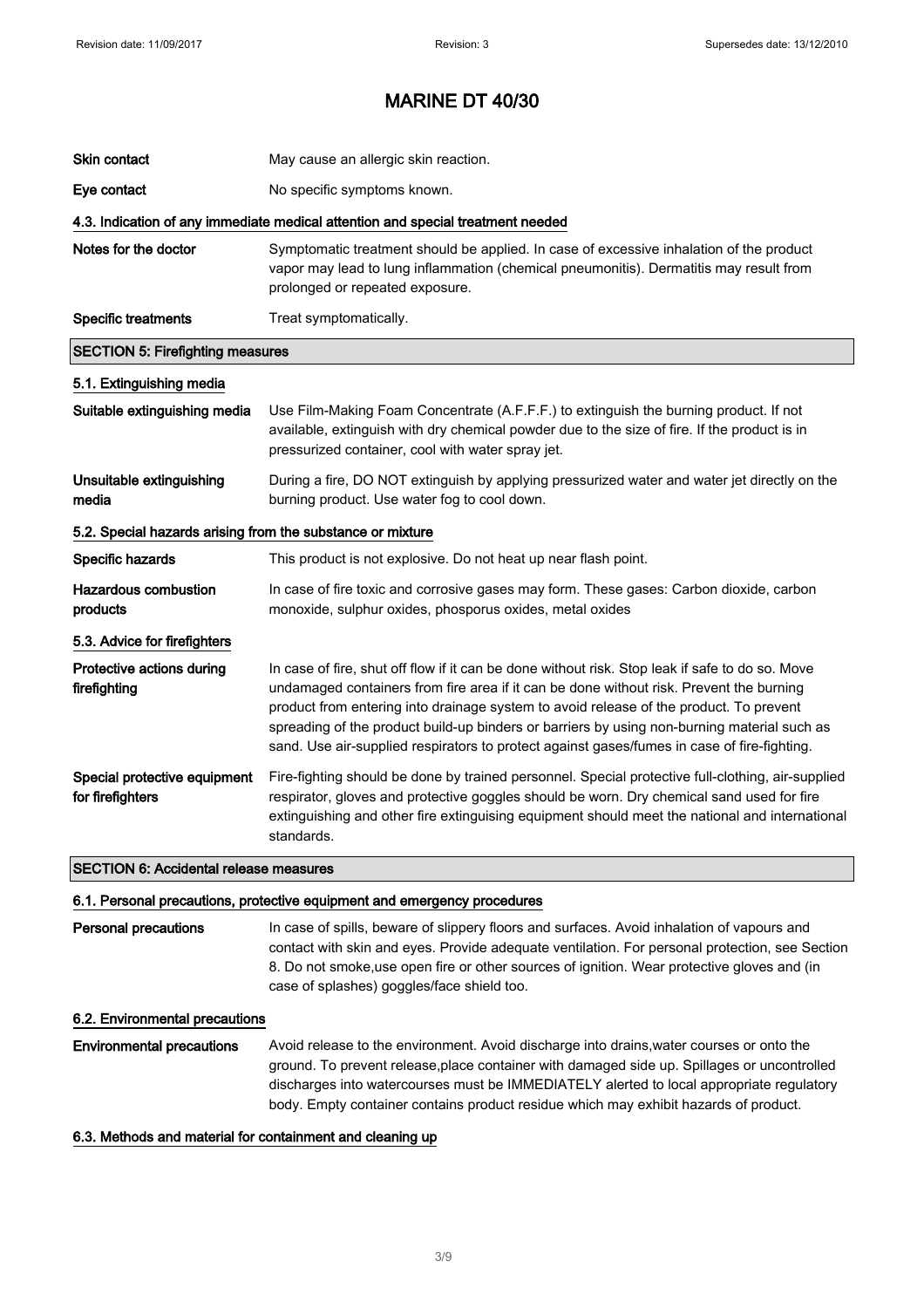| Methods for cleaning up                                 | Large Spillages: Stop leak if possible without risk. DO NOT touch spilled material! Collect and<br>place in suitable waste disposal containers and seal securely. For waste disposal, see Section<br>13. Avoid the spillage or runoff entering drains, sewers or watercourses. Inform authorities if<br>large amounts are involved. Small Spillages: Stop leak if possible without risk. Dam and<br>absorb spillage with sand, sawdust or other absorbent. Absorb in vermiculite, dry sand or earth<br>and place into containers. Dispose of via an authorised person/licensed waste disposal<br>contractor in accordance with local regulations. |
|---------------------------------------------------------|---------------------------------------------------------------------------------------------------------------------------------------------------------------------------------------------------------------------------------------------------------------------------------------------------------------------------------------------------------------------------------------------------------------------------------------------------------------------------------------------------------------------------------------------------------------------------------------------------------------------------------------------------|
| 6.4. Reference to other sections                        |                                                                                                                                                                                                                                                                                                                                                                                                                                                                                                                                                                                                                                                   |
| Reference to other sections                             | For handling and storage, see section 7. For personal protection, see Section 8. See Section<br>11 for additional information on health hazards. See Section 12 for additional information on<br>ecological hazards. For waste disposal, see Section 13.                                                                                                                                                                                                                                                                                                                                                                                          |
| <b>SECTION 7: Handling and storage</b>                  |                                                                                                                                                                                                                                                                                                                                                                                                                                                                                                                                                                                                                                                   |
| 7.1. Precautions for safe handling                      |                                                                                                                                                                                                                                                                                                                                                                                                                                                                                                                                                                                                                                                   |
| <b>Usage precautions</b>                                | Provide adequate ventilation. Container must be kept tightly closed when not in use. Protect<br>against direct sunlight. Do not heat up the product near flash point. Avoid spilling, skin and eye<br>contact. Avoid eating, dringking and smoking when using the product. Persons susceptible to<br>allergic reactions should not handle this product.                                                                                                                                                                                                                                                                                           |
| Advice on general<br>occupational hygiene               | Wash after use and before eating, smoking and using the toilet. Take off contaminated<br>clothing and wash it before reuse.                                                                                                                                                                                                                                                                                                                                                                                                                                                                                                                       |
|                                                         | 7.2. Conditions for safe storage, including any incompatibilities                                                                                                                                                                                                                                                                                                                                                                                                                                                                                                                                                                                 |
| <b>Storage precautions</b>                              | Store in a demarcated bunded area to prevent release to drains and/or watercourses. Store in<br>accordance with local regulations. Store in tightly-closed, original container in a dry, cool and<br>well-ventilated place. Protect from freezing and direct sunlight. Store in closed original<br>container at temperatures between 0°C and 50°C. Keep away from food, drink and animal<br>feeding stuffs.                                                                                                                                                                                                                                       |
| Storage class                                           | Not special storage precautions required.                                                                                                                                                                                                                                                                                                                                                                                                                                                                                                                                                                                                         |
| 7.3. Specific end use(s)                                |                                                                                                                                                                                                                                                                                                                                                                                                                                                                                                                                                                                                                                                   |
| Usage description                                       | For containers or container linings, use mild steel or high density polyethylene (HDPE). For<br>containers or container linings, avoid PVC. Polyethylene containers should not be exposed to<br>high temperatures because of possible risk distortion.                                                                                                                                                                                                                                                                                                                                                                                            |
| <b>SECTION 8: Exposure Controls/personal protection</b> |                                                                                                                                                                                                                                                                                                                                                                                                                                                                                                                                                                                                                                                   |

### 8.1. Control parameters

### Occupational exposure limits

Maruziyet limit değerleri bulunmamaktadır.

### 8.2. Exposure controls

### Protective equipment



Appropriate engineering controls

Avoid inhalation of vapours. Observe any occupational exposure limits for the product or ingredients. Provide adequate ventilation.

Eye/face protection Eyewear complying with an approved standard should be worn if a risk assessment indicates eye contact is possible. The following protection should be worn: Chemical splash goggles or face shield.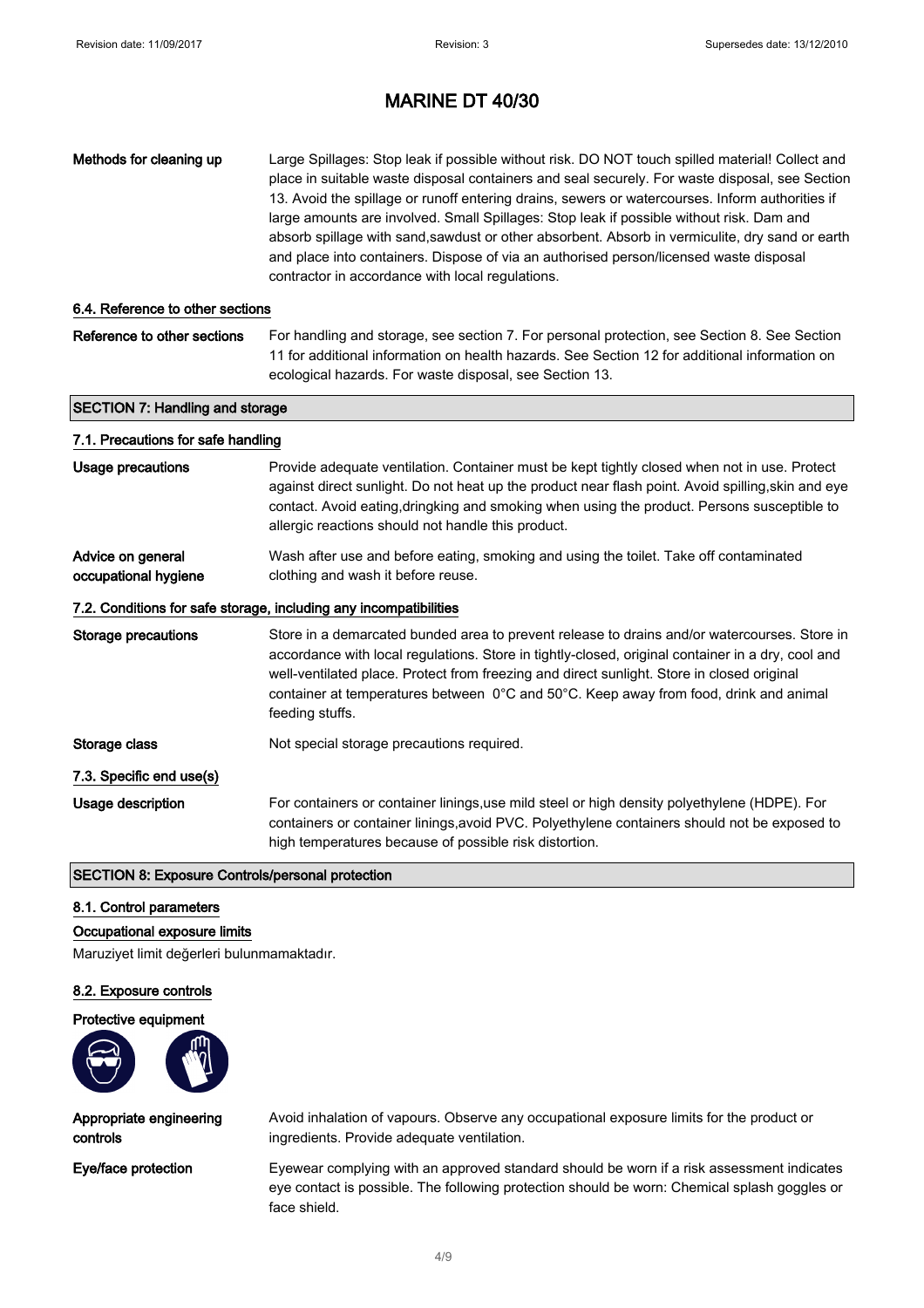| Hand protection                           | Chemical-resistant, impervious gloves complying with an approved standard should be worn if<br>a risk assessment indicates skin contact is possible. It is recommended that gloves are made<br>of the following material: Nitrile rubber. It should be noted that liquid may penetrate the gloves.<br>Frequent changes are recommended.                                                     |
|-------------------------------------------|---------------------------------------------------------------------------------------------------------------------------------------------------------------------------------------------------------------------------------------------------------------------------------------------------------------------------------------------------------------------------------------------|
| Other skin and body<br>protection         | Wear steel toe-cap shoes. Wear an apron.                                                                                                                                                                                                                                                                                                                                                    |
| Hygiene measures                          | Provide eyewash station. Do not smoke in work area. Wash hands after contact. Promptly<br>remove non-impervious clothing that becomes contaminated. Contaminated clothing should<br>be placed in a closed container for disposal or decontamination. Remove contaminated<br>clothing and wash the skin thoroughly with soap and water after work. When using do not<br>eat, drink or smoke. |
| <b>Respiratory protection</b>             | If ventilation is inadequate, suitable respiratory protection must be worn. Wear a respirator<br>fitted with the following cartridge: High-efficiency particulate filter.                                                                                                                                                                                                                   |
| <b>Environmental exposure</b><br>controls | STEL: 10mg/m <sup>3</sup> 15 minutes. Form: Oil mist, mineral<br>TWA: 5mg/m <sup>3</sup> 8 hours. Form: Oil mist, mineral<br>Short-Term Exposure Limit (STEL). The National Institute for Occupational Safety and Health<br>(NIOSH, 1992).<br>Time-Weighted Average (TWA). Occupational Safety and Health Administration (OSHA, 29<br>CFR 1910.1000, Table Z-1).                            |

### SECTION 9: Physical and Chemical Properties

|                                          | 9.1. Information on basic physical and chemical properties                                     |
|------------------------------------------|------------------------------------------------------------------------------------------------|
| Appearance                               | Clear<br>Liquid                                                                                |
| Colour                                   | Amber.                                                                                         |
| Odour                                    | Mild, oily.                                                                                    |
| Flash point                              | 240°C COC (Cleveland open cup).                                                                |
| <b>Bulk density</b>                      | 0.898 kg/l @ 15°C                                                                              |
| Solubility(ies)                          | Insoluble in water.                                                                            |
| <b>Viscosity</b>                         | 167 mm <sup>2</sup> /s @ 40°C 15,8 mm <sup>2</sup> /s @ 100°C                                  |
| <b>Explosive properties</b>              | Not considered to be explosive.                                                                |
| <b>Oxidising properties</b>              | Does not meet the criteria for classification as oxidising.                                    |
| Comments                                 | Values are typical. These values may be variable within the product specification.             |
| 9.2. Other information                   |                                                                                                |
| Refractive index                         | No specific test data are available.                                                           |
| SECTION 10: Stability and reactivity     |                                                                                                |
| 10.1. Reactivity                         |                                                                                                |
| <b>Reactivity</b>                        | No test data specifically related to reactivity available for this product or its ingredients. |
| 10.2. Chemical stability                 |                                                                                                |
| <b>Stability</b>                         | Stable at normal ambient temperatures. Mixing with any other material.                         |
| 10.3. Possibility of hazardous reactions |                                                                                                |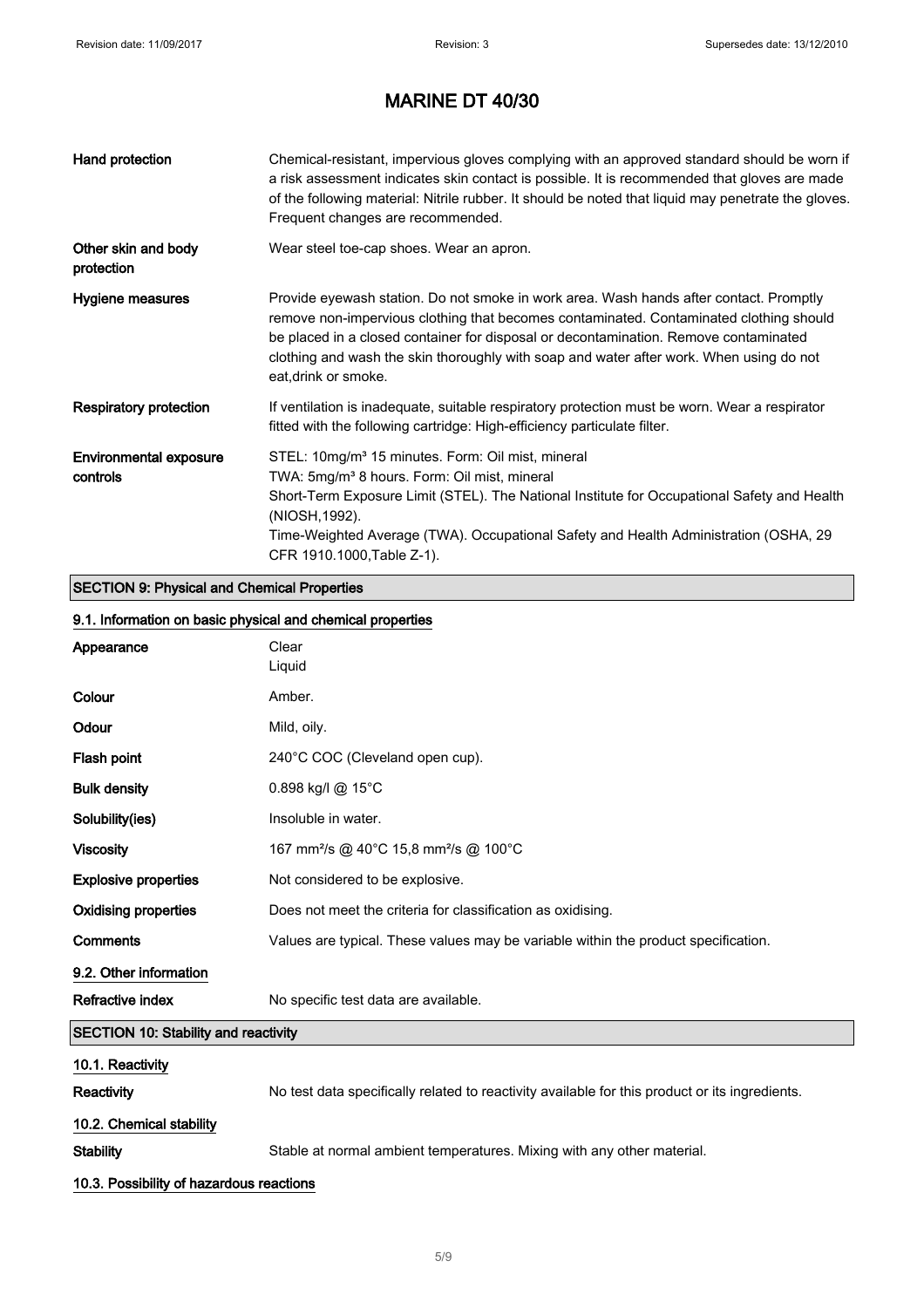$\hat{\mathcal{A}}$ 

# MARINE DT 40/30

| Possibility of hazardous<br>reactions                          | No potentially hazardous reactions known.                                                                                                                                                                                                                                                                              |
|----------------------------------------------------------------|------------------------------------------------------------------------------------------------------------------------------------------------------------------------------------------------------------------------------------------------------------------------------------------------------------------------|
| 10.4. Conditions to avoid                                      |                                                                                                                                                                                                                                                                                                                        |
| <b>Conditions to avoid</b>                                     | Avoid freezing. Avoid contact with strong oxidising agents. Avoid exposure to high<br>temperatures or direct sunlight. Keep away from moisture.                                                                                                                                                                        |
| 10.5. Incompatible materials                                   |                                                                                                                                                                                                                                                                                                                        |
| Materials to avoid                                             | Strong oxidising agents. Strong acids.                                                                                                                                                                                                                                                                                 |
| 10.6. Hazardous decomposition products                         |                                                                                                                                                                                                                                                                                                                        |
| Hazardous decomposition<br>products                            | Does not decompose when used and stored as recommended. Heating may generate the<br>following products: Toxic and corrosive gases or vapours. Thermal decomposition or<br>combustion products may include the following substances: Carbondioxide,carbon<br>monoxide, sulphur oxides, phosphorus oxides, metal oxides. |
| <b>SECTION 11: Toxicological information</b>                   |                                                                                                                                                                                                                                                                                                                        |
| 11.1. Information on toxicological effects                     |                                                                                                                                                                                                                                                                                                                        |
| <b>Toxicological effects</b>                                   | No data recorded.                                                                                                                                                                                                                                                                                                      |
| Other health effects                                           | No data available to indicate product or any components are<br>carcinogenic, mutagenic, genotoxic, and chronic health hazards.                                                                                                                                                                                         |
| Skin corrosion/irritation<br>Skin corrosion/irritation         | No specific test data are available.                                                                                                                                                                                                                                                                                   |
| Serious eye damage/irritation<br>Serious eye damage/irritation | No specific test data are available.                                                                                                                                                                                                                                                                                   |
| <b>Respiratory sensitisation</b><br>Respiratory sensitisation  | No specific test data are available.                                                                                                                                                                                                                                                                                   |
| <b>Skin sensitisation</b><br><b>Skin sensitisation</b>         | May cause sensitisation or allergic reactions in sensitive individuals.                                                                                                                                                                                                                                                |
| Germ cell mutagenicity<br>Genotoxicity - in vitro              | No specific test data are available.                                                                                                                                                                                                                                                                                   |
| Carcinogenicity<br>Carcinogenicity                             | No specific test data are available.                                                                                                                                                                                                                                                                                   |
| Reproductive toxicity<br>Reproductive toxicity - fertility     | No specific test data are available.                                                                                                                                                                                                                                                                                   |
| Reproductive toxicity -<br>development                         | Mevcut özel test verisi yoktur.                                                                                                                                                                                                                                                                                        |
| Specific target organ toxicity - single exposure               |                                                                                                                                                                                                                                                                                                                        |
| STOT - single exposure                                         | No specific test data are available.                                                                                                                                                                                                                                                                                   |
| Specific target organ toxicity - repeated exposure             |                                                                                                                                                                                                                                                                                                                        |
| STOT - repeated exposure                                       | No specific test data are available.                                                                                                                                                                                                                                                                                   |
| Aspiration hazard<br>Aspiration hazard                         | No specific test data are available                                                                                                                                                                                                                                                                                    |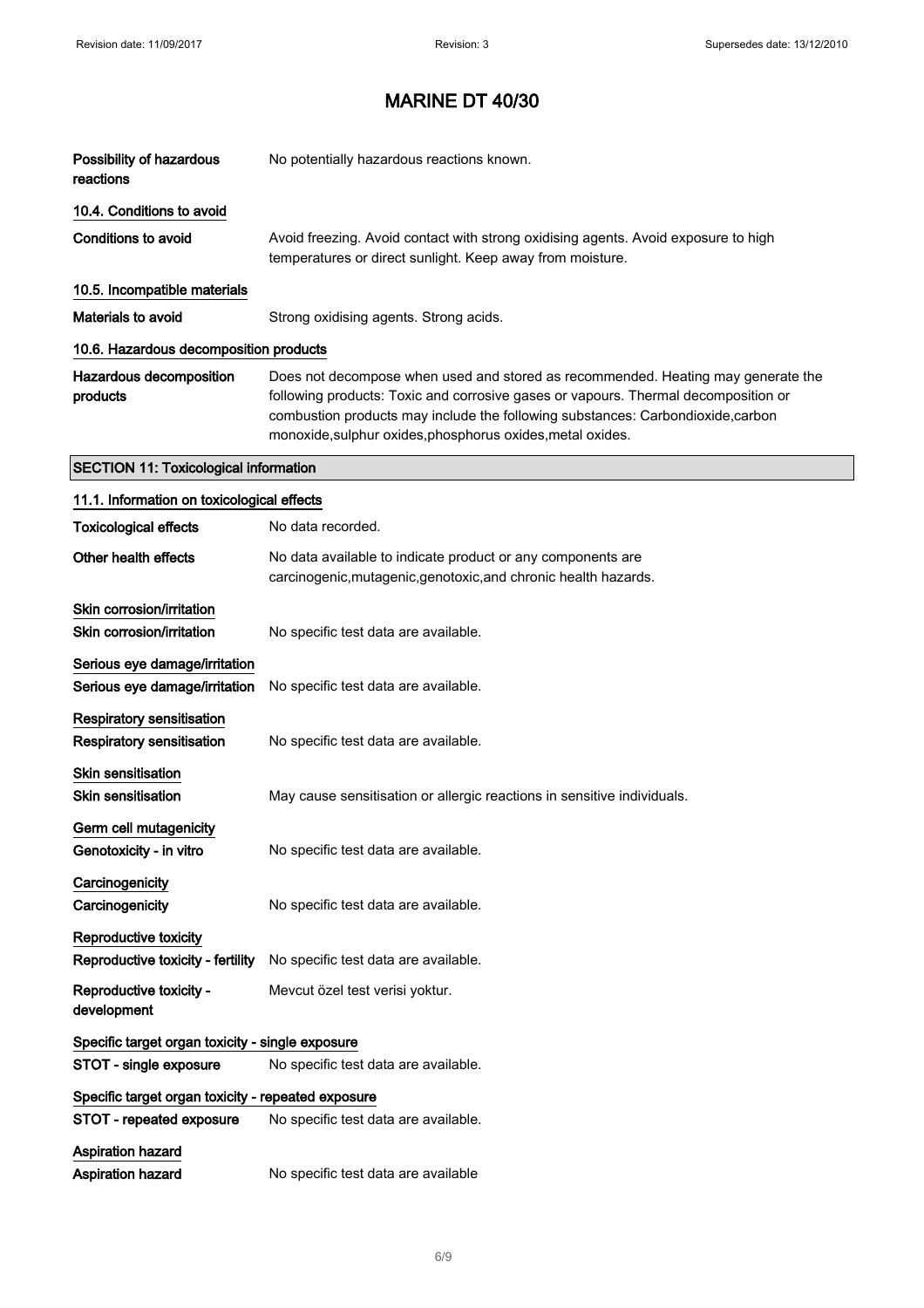| <b>General information</b>                 | Information given is based on a knowledge of the components and the toxicology of similar<br>products.                                                                                                                                                                                                                                                                                                                                                                       |
|--------------------------------------------|------------------------------------------------------------------------------------------------------------------------------------------------------------------------------------------------------------------------------------------------------------------------------------------------------------------------------------------------------------------------------------------------------------------------------------------------------------------------------|
| Inhalation                                 | Not expexted to cause irriation. Gas or vapour in high concentrations may irritate the<br>respiratory system. Symptoms following overexposure may include the following: Coughing.                                                                                                                                                                                                                                                                                           |
| Ingestion                                  | May cause discomfort if swallowed. The main symptoms are gastrointestinal ailments,<br>including upset stomach.                                                                                                                                                                                                                                                                                                                                                              |
| Skin contact                               | May cause sensitisation or allergic reactions in sensitive individuals.                                                                                                                                                                                                                                                                                                                                                                                                      |
| Eye contact                                | Not expexted to cause eye irriation. Vapors formed from heating may cause eye irriation.                                                                                                                                                                                                                                                                                                                                                                                     |
| Acute and chronic health<br>hazards        | The product contain special performance additives and mineral base oils which are<br>considered to be severely refined and not considered to be carcinogenic. All of the base oils in<br>the product have been demonstrated to contain less than 3% (w/w) dimethyl sulfoxide extract<br>by the IP 346 test. USED ENGINE OILS are more dangerous than new engine oils. Used<br>engine oils may contain hazardous components which have the potential to cause skin<br>cancer. |
| Route of entry                             | Inhalation, ingestion, skin, eye contact.                                                                                                                                                                                                                                                                                                                                                                                                                                    |
| <b>Target organs</b>                       | Skin, eyes, respiratory system, lungs, gastro-intestinal tract.                                                                                                                                                                                                                                                                                                                                                                                                              |
| <b>SECTION 12: Ecological Information</b>  |                                                                                                                                                                                                                                                                                                                                                                                                                                                                              |
| Ecotoxicity                                | The product is not expected to be hazardous to the environment.                                                                                                                                                                                                                                                                                                                                                                                                              |
| 12.1. Toxicity                             |                                                                                                                                                                                                                                                                                                                                                                                                                                                                              |
| <b>Toxicity</b>                            | There is no specific test data available                                                                                                                                                                                                                                                                                                                                                                                                                                     |
| 12.2. Persistence and degradability        |                                                                                                                                                                                                                                                                                                                                                                                                                                                                              |
|                                            | Persistence and degradability The product is not readily biodegradable.                                                                                                                                                                                                                                                                                                                                                                                                      |
| 12.3. Bioaccumulative potential            |                                                                                                                                                                                                                                                                                                                                                                                                                                                                              |
| Bioaccumulative potential                  | The product contains potentially bioaccumulating substances.                                                                                                                                                                                                                                                                                                                                                                                                                 |
| 12.4. Mobility in soil                     |                                                                                                                                                                                                                                                                                                                                                                                                                                                                              |
| <b>Mobility</b>                            | The product is insoluble in water and will spread on the water surface. It may absorbed by soil<br>and will not be mobile.                                                                                                                                                                                                                                                                                                                                                   |
| 12.5. Results of PBT and vPvB assessment   |                                                                                                                                                                                                                                                                                                                                                                                                                                                                              |
| Results of PBT and vPvB<br>assessment      | There is no specific test data available.                                                                                                                                                                                                                                                                                                                                                                                                                                    |
| 12.6. Other adverse effects                |                                                                                                                                                                                                                                                                                                                                                                                                                                                                              |
| Other adverse effects                      | Not known.                                                                                                                                                                                                                                                                                                                                                                                                                                                                   |
| <b>SECTION 13: Disposal considerations</b> |                                                                                                                                                                                                                                                                                                                                                                                                                                                                              |
| 13.1. Waste treatment methods              |                                                                                                                                                                                                                                                                                                                                                                                                                                                                              |
| <b>General information</b>                 | Waste to be treated as controlled waste. Only disposal to licensed waste disposal site in<br>accordance with local Waste Disposal Authority.                                                                                                                                                                                                                                                                                                                                 |
| <b>Disposal methods</b>                    | Dispose of waste to licensed waste disposal site in accordance with the requirements of the<br>local Waste Disposal Authority. Do not allow runoff to sewer, waterway or ground.                                                                                                                                                                                                                                                                                             |
| <b>Waste class</b>                         | 13 02 06*Synthetic engine, gear and lubricating oils<br>13 02 08*other engine, gear and lubricating oils                                                                                                                                                                                                                                                                                                                                                                     |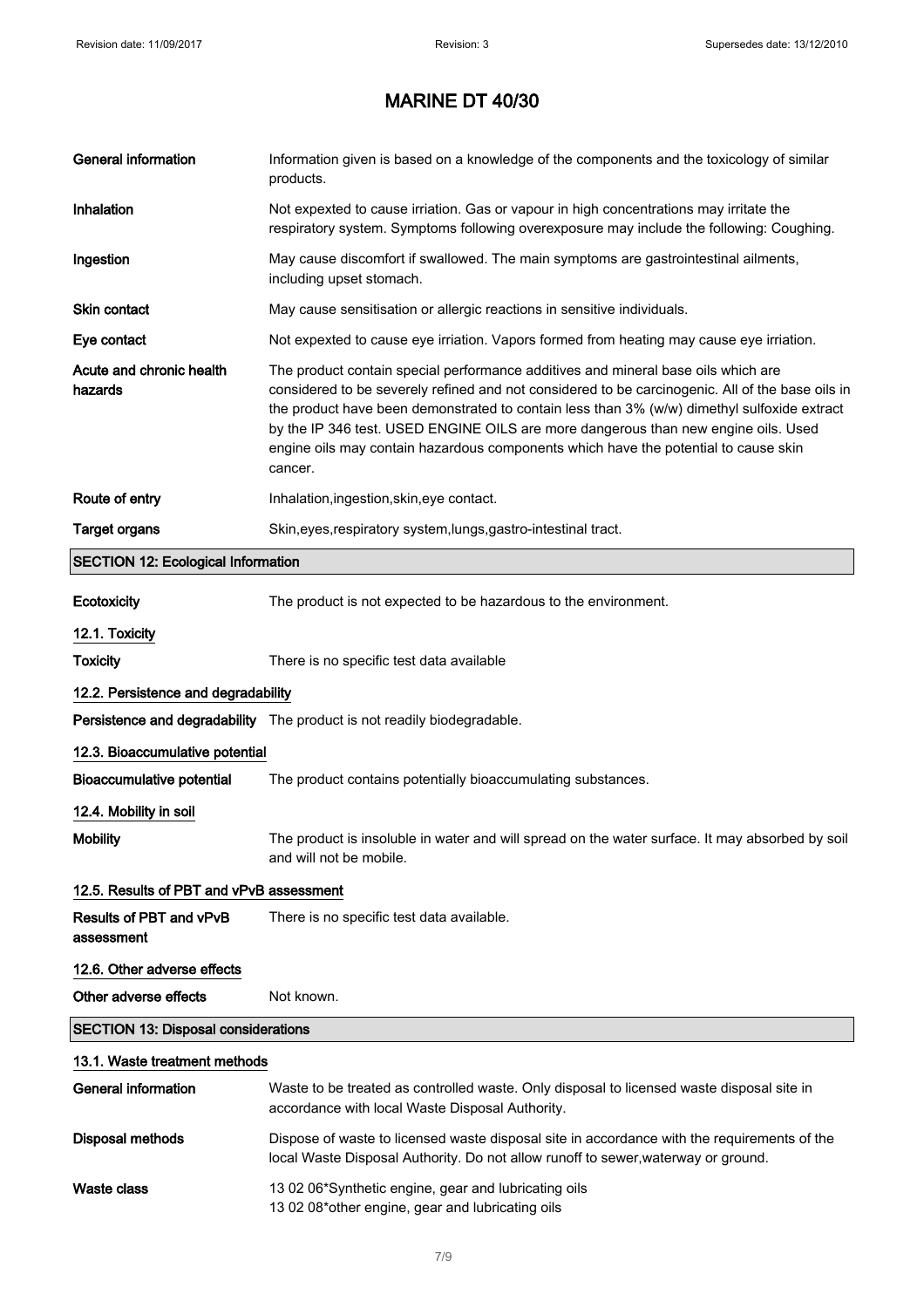### SECTION 14: Transport information

General The product is not covered by international regulations on the transport of dangerous goods (IMDG, IATA, ADR/RID).

### 14.1. UN number

Not applicable.

### 14.2. UN proper shipping name

Not applicable.

### 14.3. Transport hazard class(es)

No transport warning sign required.

### 14.4. Packing group

Not applicable.

### 14.5. Environmental hazards

### 14.6. Special precautions for user

Not applicable.

### 14.7. Transport in bulk according to Annex II of MARPOL and the IBC Code

Transport in bulk according to Not applicable. Annex II of MARPOL 73/78 and the IBC Code